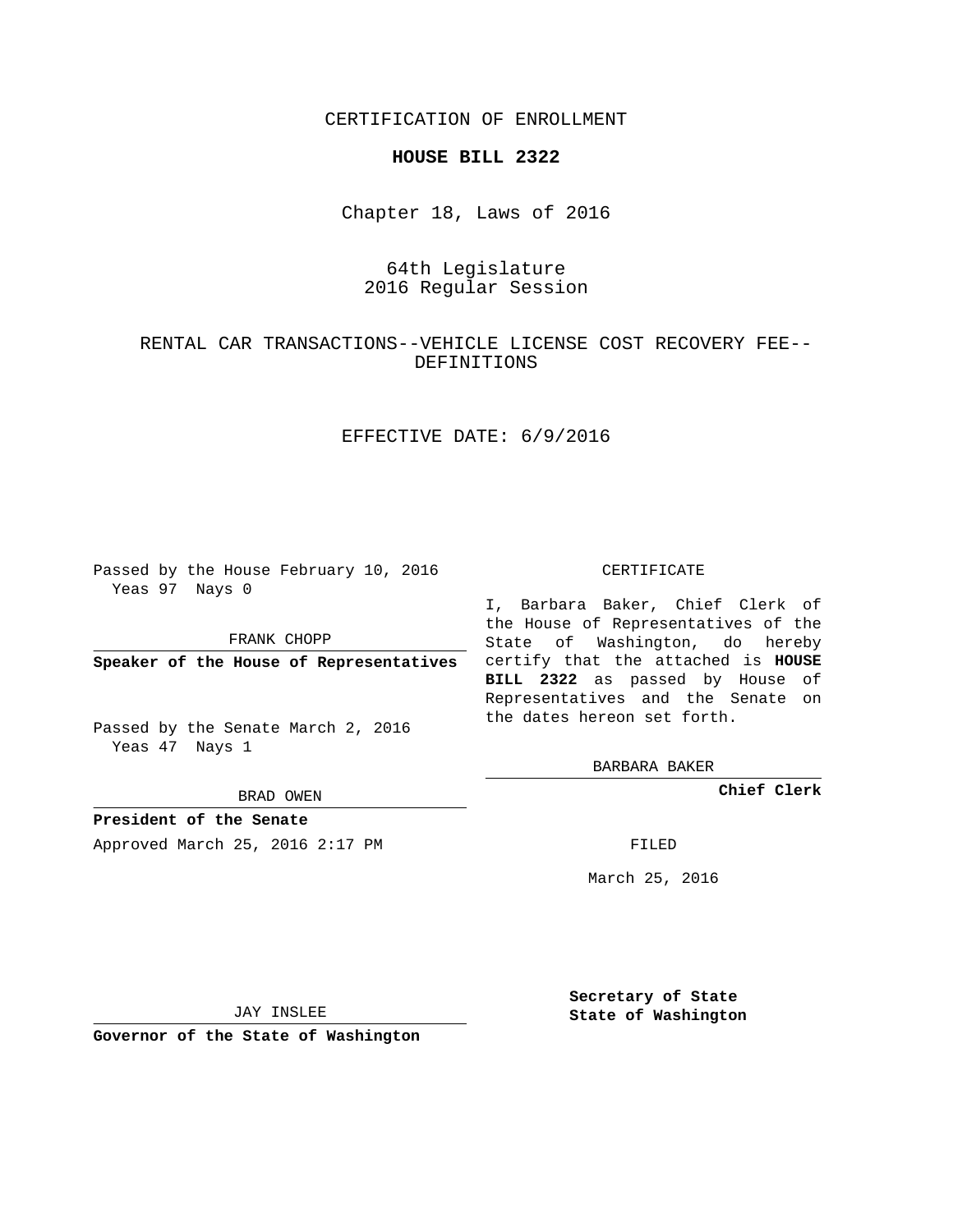#### **HOUSE BILL 2322**

Passed Legislature - 2016 Regular Session

**State of Washington 64th Legislature 2016 Regular Session**

**By** Representative Zeiger

Prefiled 12/23/15. Read first time 01/11/16. Referred to Committee on Transportation.

 AN ACT Relating to the vehicle license cost recovery fee charged for certain rental car transactions; and reenacting and amending RCW 47.04.310.3

BE IT ENACTED BY THE LEGISLATURE OF THE STATE OF WASHINGTON:

 **Sec. 1.** RCW 47.04.310 and 2009 c 346 s 2 are each reenacted and amended to read as follows:6

 (1) A rental car company may include separately stated surcharges, fees, or charges in a rental agreement, which may include, but may not be in any way limited to, vehicle license cost recovery fees, child restraint system rental fees, airport-related recovery fees, all applicable taxes, and government surcharges.

 (2) If a rental car company includes a vehicle license cost recovery fee as a separately stated charge in a rental transaction, the amount of the fee must represent the rental car company's good faith estimate of the rental car company's average daily charge as calculated by the rental car company to recover its actual total annual rental car titling, registration, plating, and inspection 18 costs in the state of Washington.

 (3) If the total amount of the vehicle license cost recovery fees collected by a rental car company under this section in any calendar year exceeds the rental car company's actual costs in the state of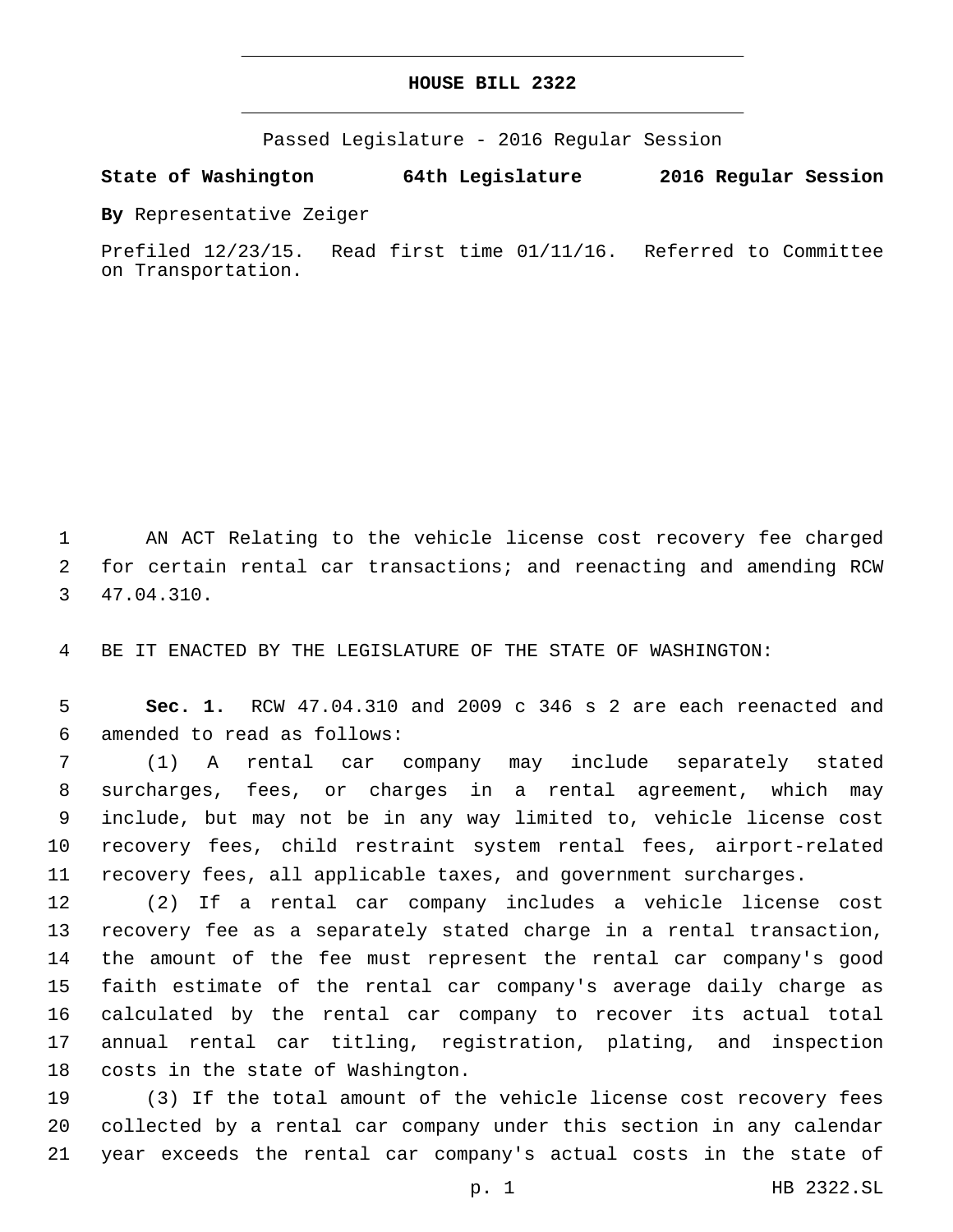Washington to license, title, register, and plate rental cars and to have such rental cars inspected for that calendar year, the rental 3 car company shall do both of the following:

4 (a) Retain the excess amount; and

 (b) Adjust the estimated average per vehicle titling, licensing, plating, inspecting, and registration charge for the following 7 calendar year by a corresponding amount.

 (4) Nothing in this section prevents a rental car company from making adjustments to the vehicle license cost recovery fee during 10 the calendar year.

 (5) The following definitions apply to this section unless the 12 context clearly requires otherwise:

 (a) "Child restraint system rental fee" means a charge that may be separately stated and charged on the rental contract in a car rental transaction originating in Washington state to recover the 16 costs associated with providing child restraint systems; ((and))

 (b) "Rental car" has the same meaning as defined in RCW 48.115.005;

 (c) "Rental car company" has the same meaning as defined in RCW 48.115.005; and

21 (d) "Vehicle license cost recovery fee" means a charge that may 22 be separately stated and charged on the rental contract  $((\frac{1}{2}m))$  for a 23 ((ear)) rental car transaction originating in Washington state to recover costs incurred in the state of Washington by a rental car company to license, title, register, plate, and inspect rental cars.

 (6)(a) If a rental car company includes a child restraint system rental fee as a separately stated charge in a rental transaction, the amount of the fee must represent no more than the rental car company's good faith estimate of the rental car company's costs to 30 provide a child restraint system.

 (b) If a rental car customer pays a child restraint system rental fee and the child restraint system is not available in a timely manner, as determined by the rental car customer, but in no case less than one hour after the arrival of the customer at the location where the customer receives the vehicle or vehicles, (i) the customer may cancel any reservation or other agreement for the rental of the vehicle or vehicles, (ii) any costs or penalties associated with the cancellation are void, and (iii) the customer is entitled to a full refund of any costs associated with the rental of the vehicle or 40 vehicles.